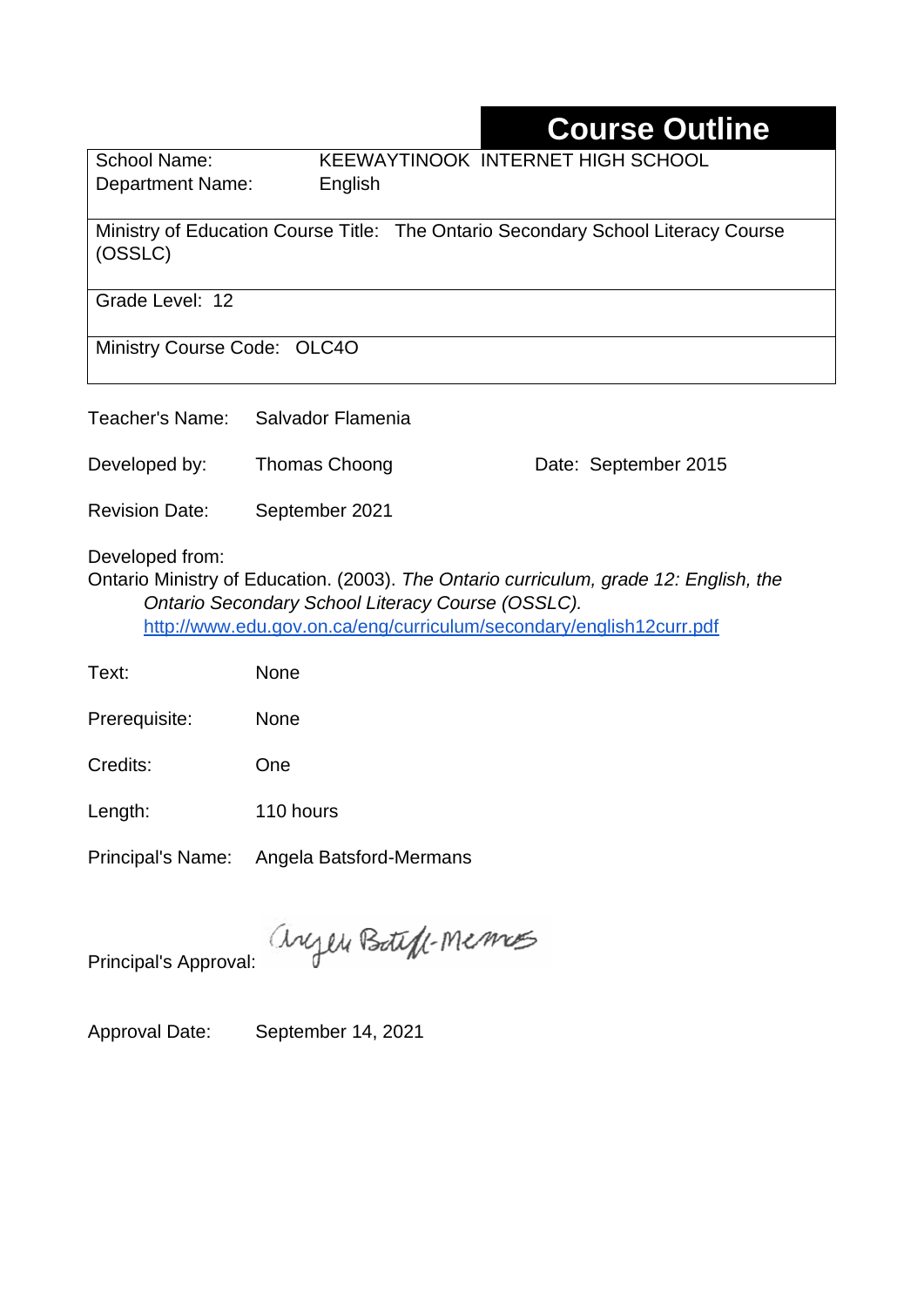## *Course Description/Rationale*

This course is designed to help students acquire and demonstrate the cross-curricular literacy skills that are evaluated by the Ontario Secondary School Literacy Test (OSSLT). Students who complete the course successfully will meet the provincial literacy requirement for graduation. Students will read a variety of informational, narrative, and graphic texts and will produce a variety of forms of writing, including summaries, information paragraphs, opinion pieces, and news reports. Students will also maintain and manage a portfolio containing a record of their reading experiences and samples of their writing.

# *Overall Curriculum Expectations*

#### **Building Reading Skills**

- Demonstrate the ability to read and respond to a variety of texts;
- Demonstrate understanding of the organizational structure and features of a variety of informational, narrative, and graphic texts, including opinion pieces, information paragraphs, textbooks, newspaper reports and magazine stories, and short fiction;
- Demonstrate understanding of the content and meaning of informational, narrative, and graphic texts that they have read using a variety of reading strategies;
- Use a variety of strategies to understand unfamiliar and specialized words and expressions in informational, narrative, and graphic texts

#### **Building Writing Skills**

- Demonstrate the ability to use the writing process by generating and organizing ideas and producing first drafts, revised drafts, and final polished pieces to complete a variety of writing tasks;
- Use knowledge of writing forms, and of the connections between form, audience, and purpose, to write summaries, information paragraphs, opinion pieces (i.e., series of paragraphs expressing an opinion), news reports, and personal reflections, incorporating graphic elements where necessary and appropriate.

#### **Understanding and Assessing Growth in Literacy**

- Demonstrate understanding of the importance of communication skills in their everyday lives at school, at work, and at home;
- Demonstrate understanding of their own roles and responsibilities in the learning process;
- Demonstrate understanding of the reading and writing processes and of the role of reading and writing in learning;
- Demonstrate understanding of their own growth in literacy during the course

### *Course Content*

| <b>Unit</b>                                         | Length    |
|-----------------------------------------------------|-----------|
| 1. Sharing Personal Information                     | 30 hours  |
| 2. Interpreting and using Narrative Forms           | 30 hours  |
| 3. Persuasive Writing and Development               | 25 hours  |
| 4. Interpreting Information and Instructional Texts | 25 hours  |
| Total                                               | 110 hours |

## *Unit Descriptions*

#### **Unit 1 – Sharing Personal Information**

In this introductory unit, students will reflect on their own personal information, experiences and interests. With this information, students will write self reflections in a variety of forms. Key activities will include paragraphs introducing themselves, conversations between strangers, and also using that information to write resumes and cover letters. Students will be guided as to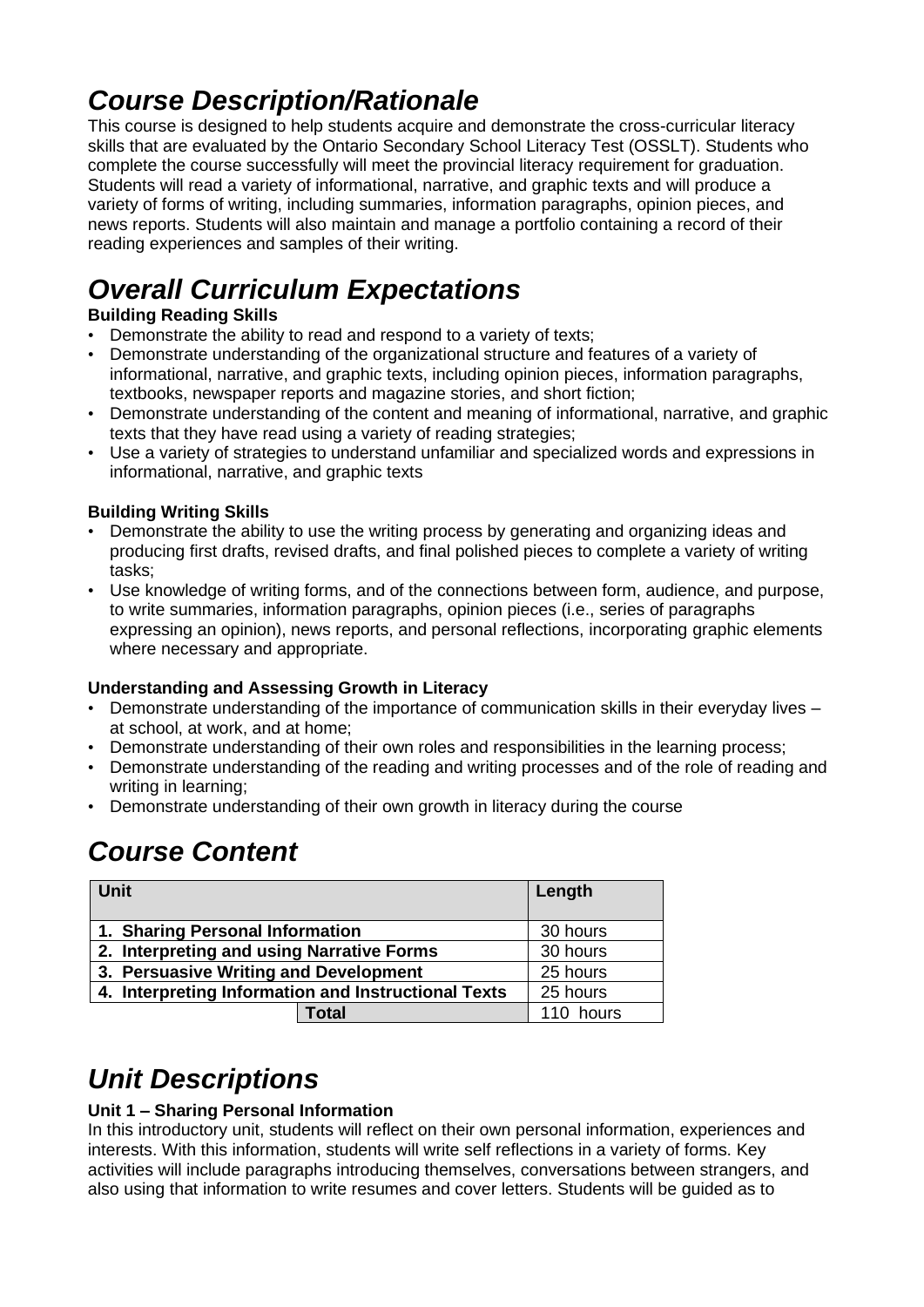how this information can be used to present themselves in through a variety of mediums to differing audiences.

#### **Unit 2 – Interpreting and Using Narrative Forms**

Students will be introduced to various forms of narratives, and their commonalities and differences. Both fiction and nonfiction will be covered, and the necessity of the 5Ws (Who, What, Where, When and Why) in creating complete picture for their audience. Students will also be taught the elements of the differences between narratives that discuss current events such as a news article regarding Indigenous Land Claims and how they differ from the elements of storytelling, and to apply that knowledge.

#### **Unit 3 – Persuasive Writing and Development**

Students will be presented a variety of texts to read, and asked to pay attention to the format of writing both persuasive paragraphs and essays. Students will be taken step by step through the writing process (brainstorming, outlines, and drafting) to help them with organizing and editing their ideas before presenting their positions on a given subject.

#### **Unit 4 – Interpreting Informational and Instructional Text**

Students will be guided through the various elements of both informational and instructional texts in order to find the necessary information that they need. Particular emphasis will be placed on the use of text size, colours and other such elements to subdivide various sections of text, and also guided through the use of glossaries and indexes to find both topics and definitions of terms on a given subject. Students will also be asked to demonstrate how to find such information in their daily lives using various online sources to quickly bring clarity to the different things that they read. Students will practice their literacy skills through a mock online shopping assignment which is especially relevant to students living on remote reserves.

### *Teaching/Learning Strategies*

This course is organized into an eight-week series of lessons and activities that is presented to students in remote northern communities via the internet. The eighth week is used for course consolidation, review, and the final examination. Teacher and students communicate over the internet through timely activity feedback, emails, messages, video and audio calls. Classroom mentors assume the role of liaison between the teacher and student while also supporting a holistic approach to motivate, engage and support each individual student.

A variety of strategies will be used in the online delivery of this course. Some instructional strategies include:

- Opportunities for students to model a strategy or skill;
- Students to be provided with direct instruction of key knowledge, skills, and strategies;
- Opportunities for students to talk and support one another;
- multiple opportunities for students to practise the strategy with frequent and specific feedback;
- Allowing students to independently demonstrate their knowledge and skills within set time parameters and other conditions.

Learning goals will be discussed at the beginning of each assignment and success criteria will be provided to students. The success criteria are used to develop the assessment tools in this course, including rubrics and checklists.

### *Evaluation*

The final grade will be determined as follows (Ontario Ministry of Education, 2010):

Seventy per cent of the grade will be based on evaluation conducted throughout the course. This portion of the grade should reflect the student's most consistent level of achievement throughout the course, although special consideration should be given to more recent evidence of achievement.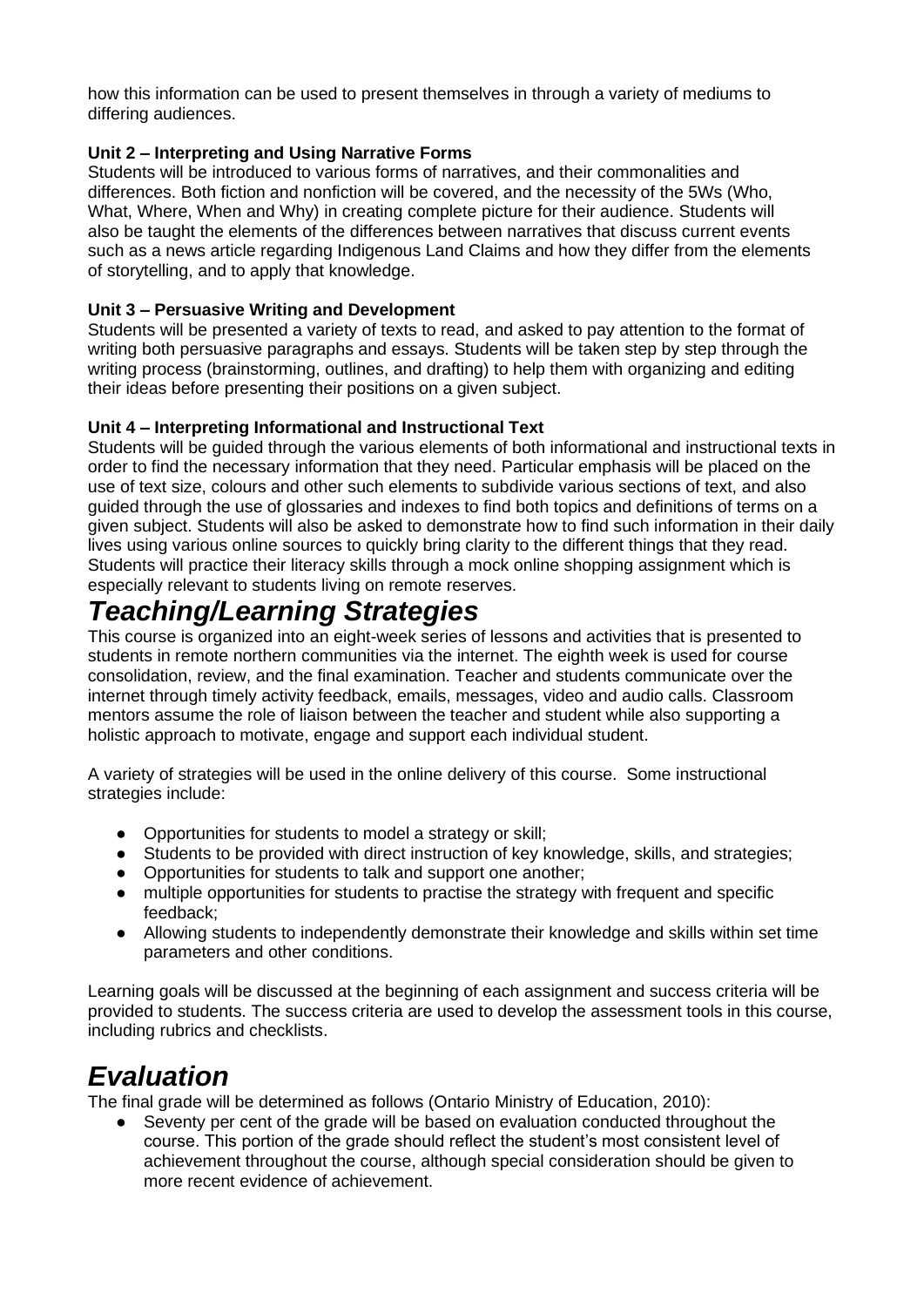● Thirty percent of the grade will be based on a final evaluation administered at or towards the end of the course. This evaluation will be based on evidence from one or a combination of the following: an examination, a performance, an essay, and/or another method of evaluation suitable to the course content. The final evaluation allows the student an opportunity to demonstrate comprehensive achievement of the overall expectations for the course (p. 41).

Ontario Ministry of Education. (2010). *Growing success: Assessment, evaluation and reporting in Ontario schools*. Toronto ON: Queen's Printer for Ontario.

| <b>Term Work</b><br>Knowledge/<br>Knowledge of forms of texts                                                                                                                            | $(\%)$<br>21                          |
|------------------------------------------------------------------------------------------------------------------------------------------------------------------------------------------|---------------------------------------|
| Understanding<br>Understanding of texts read<br>(70%)<br>Knowledge of strategies, processes, and<br>conventions<br>Understanding of the importance                                       |                                       |
| of reading and writing skills<br>Critical and creative thinking skills<br>Thinking<br>Self-assessment skills                                                                             | 11                                    |
| Communication<br>Communication of ideas and information<br>Communication for different audiences and<br>purposes<br>Use of various forms of communication                                | 17                                    |
| Application<br>Application of required language conventions<br>Application of reading strategies<br>Application of the writing process<br>Application of literacy skills in new contexts | 21                                    |
| Final<br>Culminating<br>Knowledge/Understanding                                                                                                                                          | 4                                     |
| Evaluation<br>Activity<br>Thinking<br>(30%)<br>(15%)                                                                                                                                     | 3                                     |
| Communication                                                                                                                                                                            | 4                                     |
| Application                                                                                                                                                                              | 4                                     |
| Exam<br>Knowledge/Understanding                                                                                                                                                          | 5                                     |
| (15%)<br>Thinking                                                                                                                                                                        | $\overline{2}$                        |
| Communication                                                                                                                                                                            | $\overline{3}$                        |
| Application                                                                                                                                                                              | $\overline{5}$<br><b>TOTAL</b><br>100 |

## *Assessment/Evaluation Strategies*

Assessment and evaluation of student work in the Ontario Secondary School Literacy Course differs from assessment for other courses in a number of key ways:

- Students who receive 50 per cent or higher in the course receive a credit for the course and also are deemed to have met the secondary school literacy requirement for graduation.
- Although this course is offered in Grade 12 and represents a credit awarded in Grade 12, the standard for a pass in the course is comparable to that established by the OSSLT, which represents achievement of Grade 9 literacy expectations.
- The course has an Achievement Chart that describes student achievement of literacy skills. However, as the following chart shows, the levels and their mark ranges differ from those in the Achievement Charts for other courses.
- This course differs from other courses in outlining specific requirements for the final 30 per cent evaluation that will be administered towards the end of the course. In order to ensure that assessment and evaluation are valid and reliable, and lead to improvement of student learning, teachers of this course use a variety of the following strategies to assess student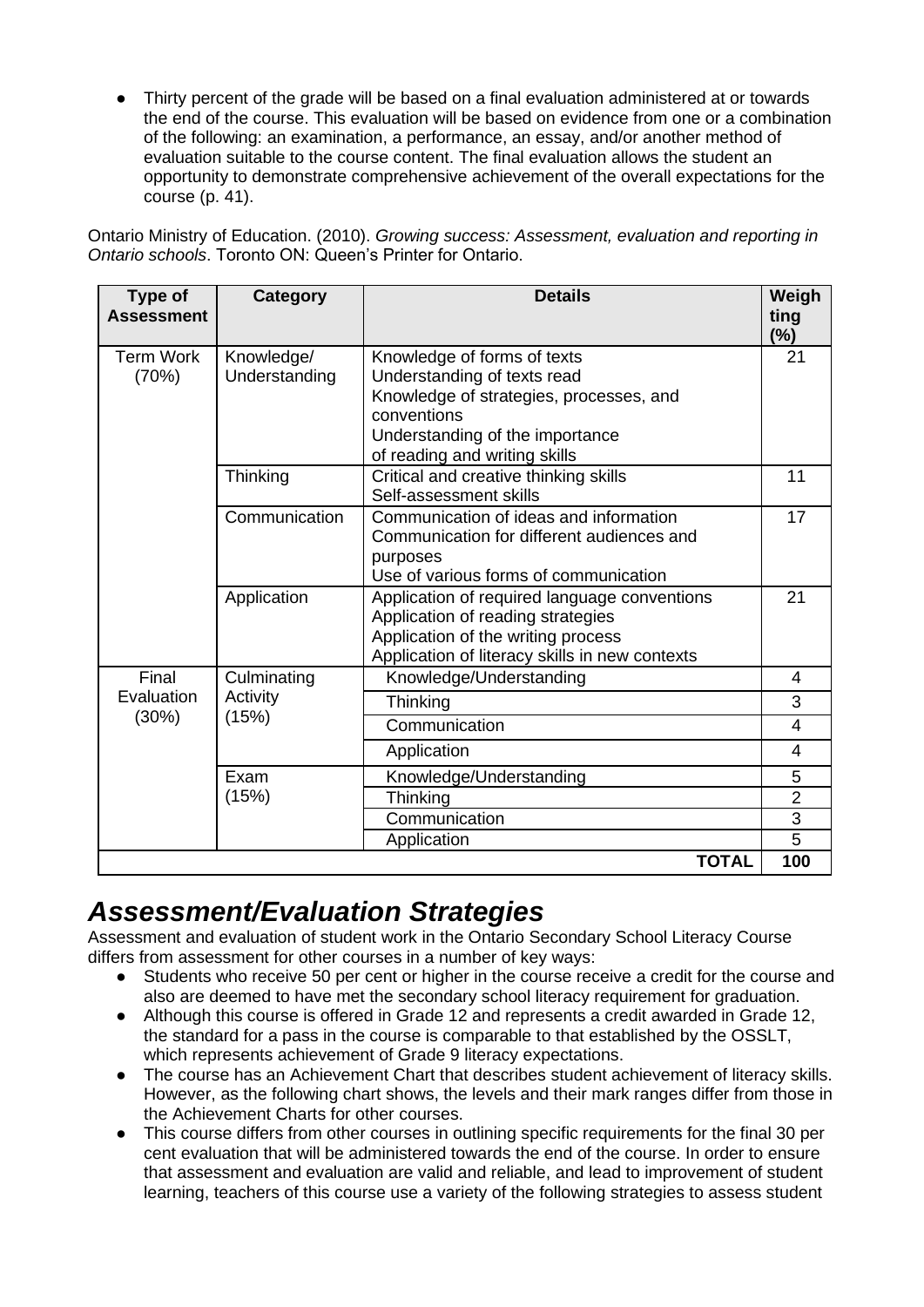learning and provide feedback: teacher observation oral presentations, interviews essays, reports, reviews, critiques, letters, journals, creative writing, computer lab work media works quizzes, tests, examinations performance tasks, dramatic presentations portfolios, design projects, lab work self-assessment, peer assessment check lists, rubrics questions and answers.

| Area of<br>assessment               | Level 1 50-59%                      | Level 2 60-69%                          | Level 3 70-79%                              | <b>Level 4 80-</b><br>100%           |
|-------------------------------------|-------------------------------------|-----------------------------------------|---------------------------------------------|--------------------------------------|
| <b>Spelling</b>                     | Few words are                       | Some words are                          | Most words are                              | All words are                        |
|                                     | spelled correctly                   | spelled correctly                       | spelled correctly                           | spelled correctly                    |
| <b>Punctuation</b>                  | Many mistakes in                    | Some mistakes                           | Few mistakes in                             | No mistakes in                       |
|                                     | punctuation                         | in punctuation                          | punctuation                                 | punctuation                          |
| Grammar                             | Many errors in                      | Some errors in                          | Few errors in                               | No errors in                         |
|                                     | grammar                             | grammar                                 | grammar                                     | grammar                              |
| <b>Complete</b><br><b>Sentences</b> | Never uses<br>complete<br>sentences | Sometimes uses<br>complete<br>sentences | Almost always<br>uses complete<br>sentences | Always uses<br>complete<br>sentences |

The following rubric will be used for the Literacy Assessment and evaluation component:

A variety of assessment and evaluation methods, strategies, and tools are required to provide evidence that the expectation being assessed is adequately understood and demonstrated by the student. These include diagnostic, formative and summative within the course and within each unit.

Assessment and evaluation that promote student growth in reading and writing include:

- frequent diagnostic assessment preceding new learning, e.g., feedback from OLC4O reading and writing interviews, and observation of students at work;
- varied, frequent, targeted, and ongoing feedback, including conferences;
- multiple opportunities for demonstration, practice, and feedback before evaluation;
- providing students with models of quality work so they can understand and work towards the reading standard and the writing standard;
- encouraging students to assess and reflect on their own growth in knowledge and help students to build on acquired skills throughout the course;
- balancing the tasks assessed, ranging from student-selected to teacher-directed, from flexible process to "on-demand";
- ongoing observations of most consistent work, with consideration given to most recent work.

The Ministry of Education's 2010 document, *Growing Success*, outlines the seven fundamental principles that guide best practice in the assessment and evaluation of students. KiHS teachers use practices that:

- are fair, transparent, and equitable for all students;
- support all students, including those with special education needs, those who are learning the language of instruction (English or French), and those who are First Nation, Métis, or Inuit;
- are carefully planned to relate to the curriculum expectations and learning goals and, as much as possible, to the interests, learning styles and preferences, needs, and experiences of all students;
- are communicated clearly to students and parents at the beginning of the course and at other points throughout the school year or course;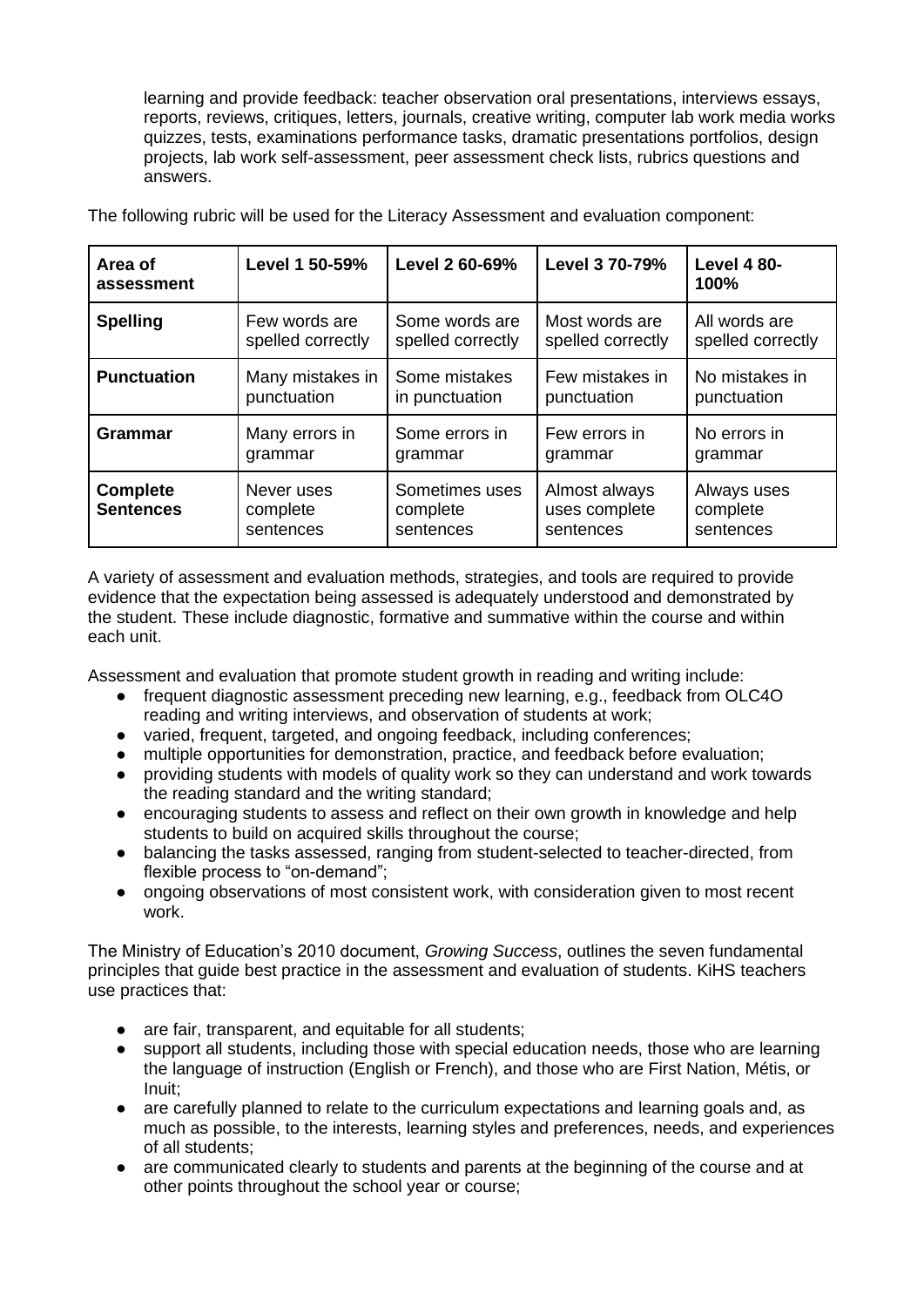- are ongoing, varied in nature, and administered over a period of time to provide multiple opportunities for students to demonstrate the full range of their learning;
- provide ongoing descriptive feedback that is clear, specific, meaningful, and timely to support improved learning and achievement;
- develop students' self-assessment skills to enable them to assess their own learning, set specific goals, and plan next steps for their learning (p.6).

### *Resources*

- CBC News. (2016, Apr. 1). *Fort William First Nation calls \$99M settlement offer 'historic'.* [https://www.cbc.ca/news/canada/thunder-bay/fort-william-fn-land-claim-settlement-](https://www.cbc.ca/news/canada/thunder-bay/fort-william-fn-land-claim-settlement-1.3516329)[1.3516329](https://www.cbc.ca/news/canada/thunder-bay/fort-william-fn-land-claim-settlement-1.3516329)
- Cunningham, M., Meriorg, E., Tryssenaar, L., (2003). *Parenting in Canada*. Thomson Canada Limited.
- Ontario Ministry of Education. (n.d.). *Indigenous education strategy.* <http://www.edu.gov.on.ca/eng/aboriginal/>
- Ontario Ministry of Education. (2003). The Ontario curriculum, grade 12: English, the Ontario Secondary School Literacy Course (OSSLC). <http://www.edu.gov.on.ca/eng/curriculum/secondary/english12curr.pdf>
- Ontario Ministry of Education. (2010). *Growing success: Assessment, evaluation and reporting in Ontario schools*.<http://www.edu.gov.on.ca/eng/policyfunding/growSuccess.pdf>
- Ontario Ministry of Education. (2016). *Ontario schools, kindergarten to grade 12: Policy and program requirements.* <http://edu.gov.on.ca/eng/document/policy/os/index.html>
- Toulouse, P.R. (2016). What matters in Indigenous education: Implementing a vision committed to holism, diversity and engagement. [https://peopleforeducation.ca/wp](https://peopleforeducation.ca/wp-content/uploads/2017/07/MWM-What-Matters-in-Indigenous-Education.pdf)[content/uploads/2017/07/MWM-What-Matters-in-Indigenous-Education.pdf](https://peopleforeducation.ca/wp-content/uploads/2017/07/MWM-What-Matters-in-Indigenous-Education.pdf)
- Toulouse, P. R., & Mishenene, R. A. (2016). *Strength and struggle: Perspectives from First Nations, Inuit, and Métis peoples in Canada.* W. Ross MacDonald School Resource Services Library.

## *Program Planning*

This course is offered to Indigenous students living in isolated, northern Ontario communities. It is offered by qualified teachers in a blended classroom with a balance of academic, wellness, landbased learning, local language and culture to support the success of the whole student. This course uses the internet for instruction, demonstration and research. It utilizes a student-centered semi-virtual classroom which capitalizes on the strengths of internet program delivery to minimize the disadvantages of geographic remoteness.

Students are presented with 1320 minutes of instruction/activity via the internet over the period of one week. All lessons, assignments, questions and course material is presented in this manner, with approved print materials available as a student resource in each classroom. The student and instructor communicate via the internet, while a classroom mentor (a fully qualified teacher) assists students in completing tasks in a timely manner and provides support as required.

Indigenous and local content is used throughout the course to meet students' learning needs. Opportunities for outdoor activities and land-based learning are also incorporated and students are encouraged to use local knowledge in their products. Considerations are made to the learning